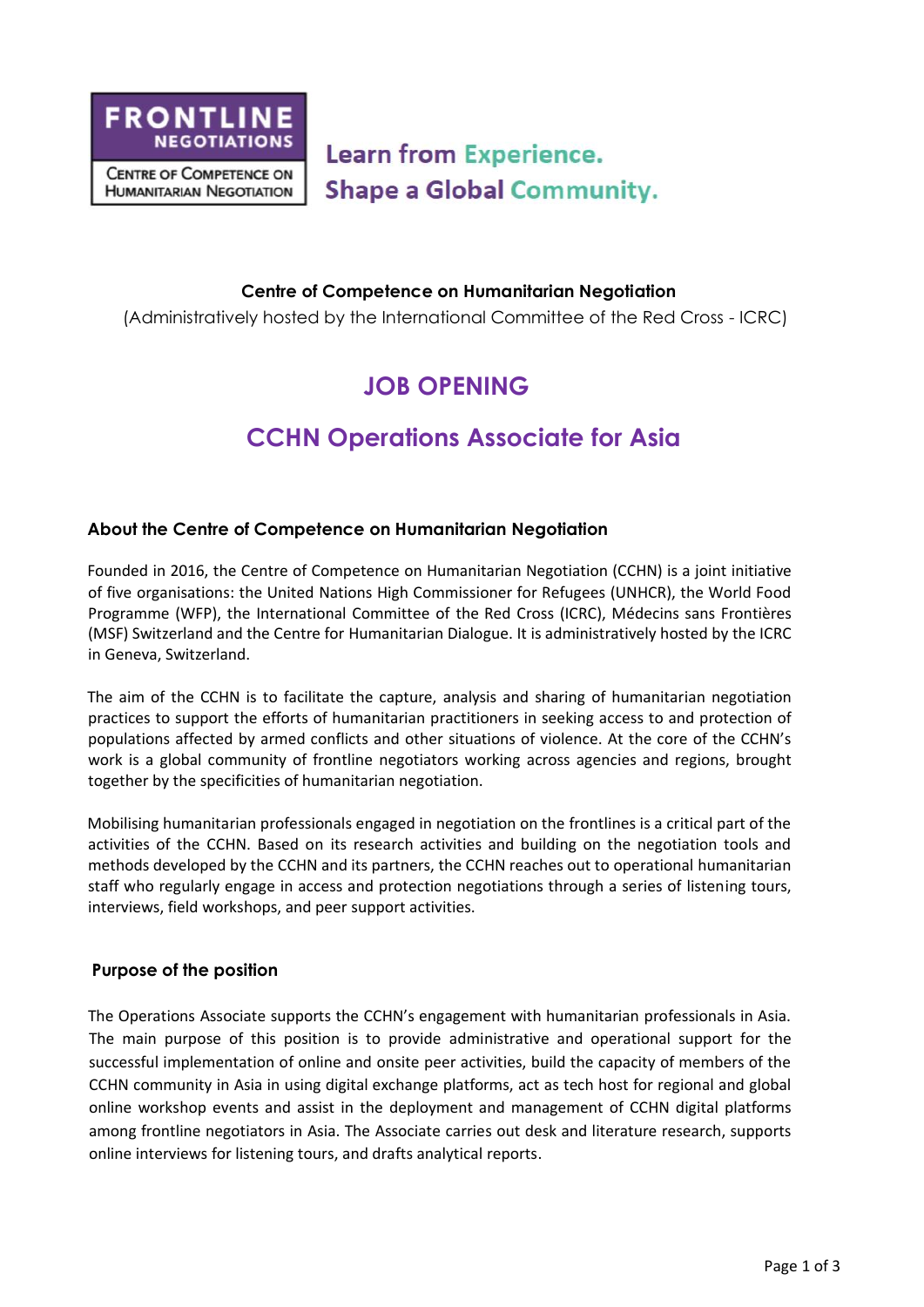## **Accountability and responsibilities**

While being part of a global digital support team, the Associate reports directly to the Operations Manager for the Asia region. The main responsibilities of the position include:

#### **Tech-hosting and event management**

- Contributing to the design and production of online activities for CCHN members on a combination of platforms such as Zoom, Teams, Miro, QiqoChat, Wonder.me, Mighty Networks, WhatsApp, etc.;
- Acting as the technical host (mainly on Zoom) for digital events and platforms in the region, ensuring proper design, smooth user experience and integrity of the platforms;
- Advising on ways to improve accessibility on the CCHN platforms and its digital events for all its members;
- Assisting in the organisation of online and onsite multi-agency field workshops in close collaboration with the Operations Manager, the Communication and Support teams;
- Updating the CCHN webpages and Airtable by creating and adding upcoming planned events upon discussion with the Operations Managers;
- Translating correspondence, content and workshop material such as PowerPoint slides;
- Depending on the capacity, interpreting during informal CCHN events;
- Supporting onsite events through various logistics and administration tasks;
- Upon request, providing ad hoc support to other activities of the Operations team.

#### **Community engagement and management**

- Engaging and maintaining contacts with CCHN community members, both as a group and bilaterally;
- Participating in the organisation of community events such as informal coffees, meetings etc.;
- Supporting the Operations Manager in screening, prioritising and following up on requests for participation in the CCHN's activities and events;
- Managing participants before, during, and after events, ensuring the appropriate follow up;
- Actively engaging with members on digital platforms to motivate and stimulate their participation in events and discussions with incentivisation and gamification;
- Following up with the Operations Manager on potential facilitators from online workshops and ensuring that participants are directed adequately towards other CCHN products;
- Providing support to engagement measurement efforts on HubSpot (our Customer Relationships Management system), including by:
	- o Updating HubSpot information with new contacts on a regular basis;
	- o Managing the 'Engagement Score' properties;
	- o Integrating other sources, such as social media;
	- o Facilitating the collection of data on participants' experience to improve the CCHN products and productivity and ensuring their transfer to colleagues or tools for statistical purposes;
- Providing support to Airtable management, including by:
	- o Supporting the ongoing roll-out of project management tools for the Support, Operations, and Research departments;
	- o Centralising additional workflows on Airtable (e.g. creation of workshop certificates).